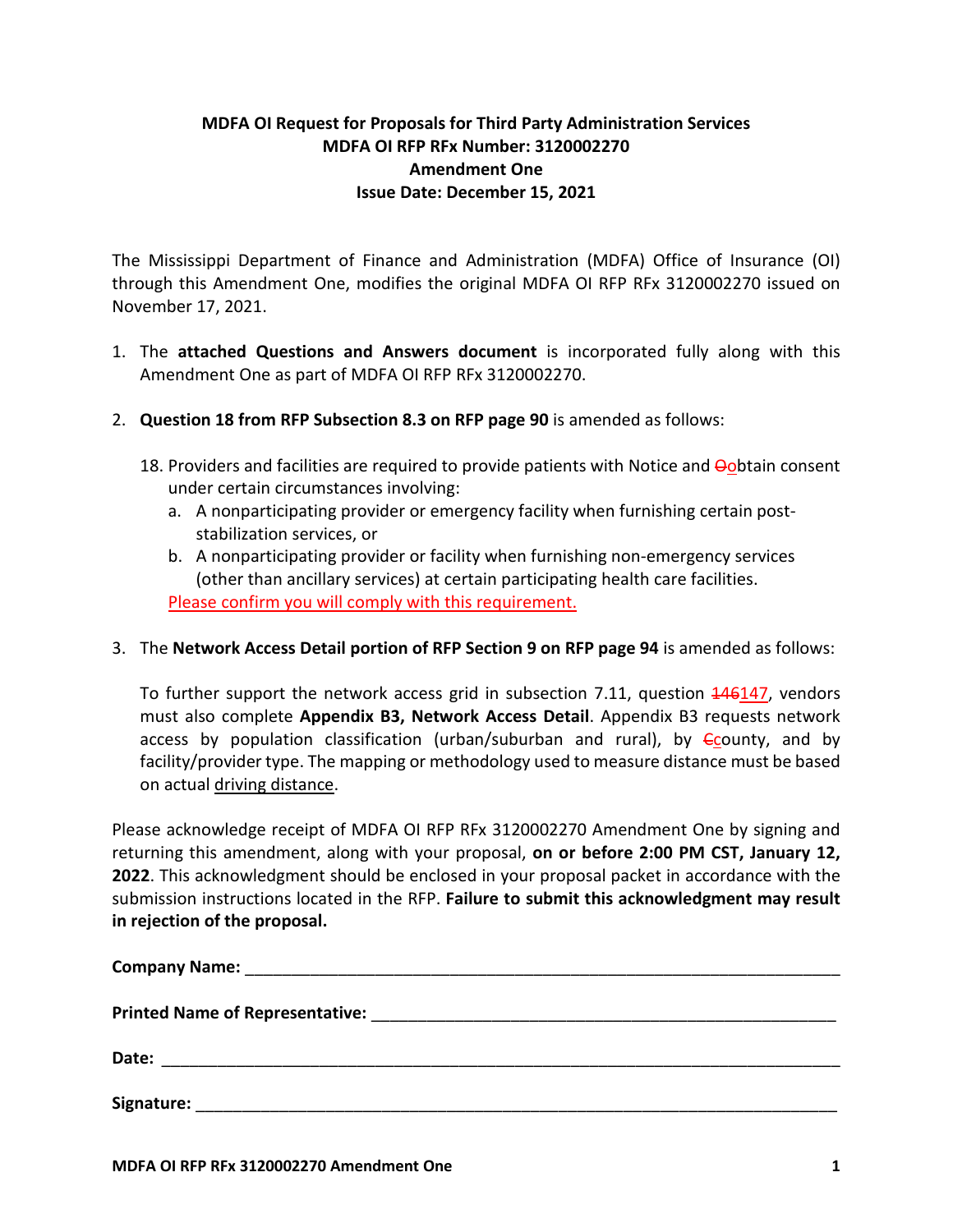## **RFP RFx # 3120002270 RFP for Third Party Administration Services Procurement Questions and Answers**

|    | <b>Question (As submitted)</b><br>Procurement<br><b>Date</b><br><b>Received</b><br>Section, |            |                                                                                                                                                            | <b>Response</b>                                                                                                                                                                                                                   |
|----|---------------------------------------------------------------------------------------------|------------|------------------------------------------------------------------------------------------------------------------------------------------------------------|-----------------------------------------------------------------------------------------------------------------------------------------------------------------------------------------------------------------------------------|
|    | <b>Page Number</b>                                                                          |            |                                                                                                                                                            |                                                                                                                                                                                                                                   |
| 1. |                                                                                             | 11/23/2021 | Where can I access all of the files needed for<br>this RFP?                                                                                                | Please refer to RFP Section 1.2, Instructions to Vendors.                                                                                                                                                                         |
| 2. |                                                                                             | 11/23/2021 | Would you happen to know in what area the<br>majority of the population falls under?                                                                       | Please refer to RFP Section 1.1, Overview and Process.                                                                                                                                                                            |
| 3. |                                                                                             | 12/07/2021 | Are you currently using a client specific fee<br>schedule for the network, or are you using the<br>TPA's network fee schedule?                             | Yes, our State network is and will remain a client specific fee<br>schedule. Refer to RFP Section 3.52 for additional information<br>regarding our exclusive State network.                                                       |
| 4. |                                                                                             | 12/07/2021 | Can you provide the names of the 330<br>employer units, which are responsible for<br>submitting enrollment data to the Third Party<br>Administrator (TPA)? | Please refer to RFP Section 1.1, Overview and Process.                                                                                                                                                                            |
| 5. |                                                                                             |            | 12/07/2021 Whom is the lead producer at Segal?                                                                                                             | Not applicable.                                                                                                                                                                                                                   |
| 6. |                                                                                             |            | $12/07/2021$ Is the HDHP A plan tied to an HSA or HRA plan?                                                                                                | Please refer to the Base Coverage description of the Plan<br>Document, which is available on the MDFA OI Publications<br>webpage at:<br>https://knowyourbenefits.dfa.ms.gov/media/m2ulalaj/2022-<br>plan-document 12-01-2021.pdf. |
| 7. |                                                                                             | 12/07/2021 | If so, is the banking integrated with the current<br>carrier today?                                                                                        | Not applicable.                                                                                                                                                                                                                   |
| 8. |                                                                                             | 12/07/2021 | If so, what amount, if any, does the employer<br>contribute to the HSA/HRA fund?                                                                           | Not applicable.                                                                                                                                                                                                                   |
| 9. |                                                                                             | 12/07/2021 | How long has the group been with ASBAIT for<br>medical?                                                                                                    | Not applicable.                                                                                                                                                                                                                   |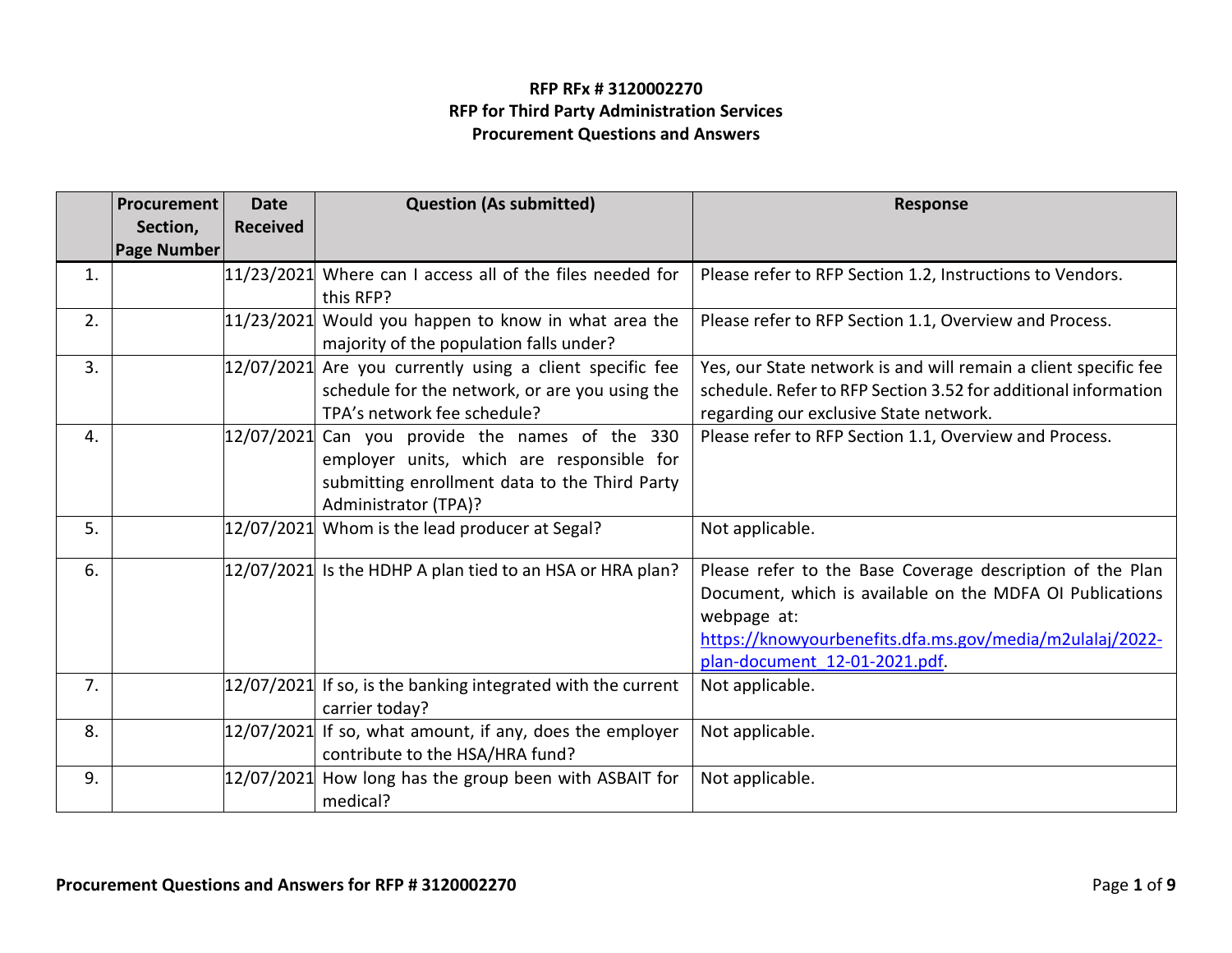| 10.<br>12/07/2021 How | long has the group<br>with<br>been<br><b>CVS/Caremark for Pharmacy?</b>                                                                                                  | The current Pharmacy Benefits Management Services<br>contract began 01/01/2021. However, pharmacy benefit<br>management services are not being solicited.                                                                                                                                                                                                                                                                                                                                                                                                  |
|-----------------------|--------------------------------------------------------------------------------------------------------------------------------------------------------------------------|------------------------------------------------------------------------------------------------------------------------------------------------------------------------------------------------------------------------------------------------------------------------------------------------------------------------------------------------------------------------------------------------------------------------------------------------------------------------------------------------------------------------------------------------------------|
| 11.                   | $12/07/2021$ Have there been any plan changes in the past<br>12 months? If so, please outline those changes.                                                             | Yes, benefits are reviewed and modified when needed on an<br>annual basis. Please refer to our September 2021 Know Your<br>Benefits Newsletter available on the MDFA OI Publications<br>webpage at:<br>https://knowyourbenefits.dfa.ms.gov/media/ihlitjwl/kyb-<br>newsletter mailed-by-hederman oct-27-31.pdf.                                                                                                                                                                                                                                             |
| 12.                   | 12/07/2021 Please provide detailed plan documents<br>(benefit summaries and or plan design/SPD's).                                                                       | The 2022 Plan Document is available on the MDFA OI<br><b>Publications</b><br>webpage<br>at<br>https://knowyourbenefits.dfa.ms.gov/media/m2ulalaj/2022-<br>plan-document 12-01-2021.pdf.                                                                                                                                                                                                                                                                                                                                                                    |
| 13.                   | 12/07/2021 Census should list total eligible employees<br>including waivers.<br>include<br>Gender/DOB/Home<br>And<br>should<br>zip/Plan Name by type and Plan Elections. | Census data will not be provided. However, the Plan consist<br>of the following:<br>Active: 161,153<br><b>Employees: 109,160</b><br><b>Spouses: 9,330</b><br><b>Children: 42,663</b><br>Retiree, Non Medicare: 9,897<br>Employees: 7,839<br><b>Spouses: 1,123</b><br>Children: 935<br>Retiree, Medicare Eligible: 21,321<br>Employees: 18,070<br><b>Spouses: 3,012</b><br>Children: 239<br><b>COBRA: 1,193</b><br><b>Employees: 783</b><br>Spouses: 109<br>Children: 301<br><b>Overall: 193,564</b><br><b>Employees: 135,852</b><br><b>Spouses: 13,574</b> |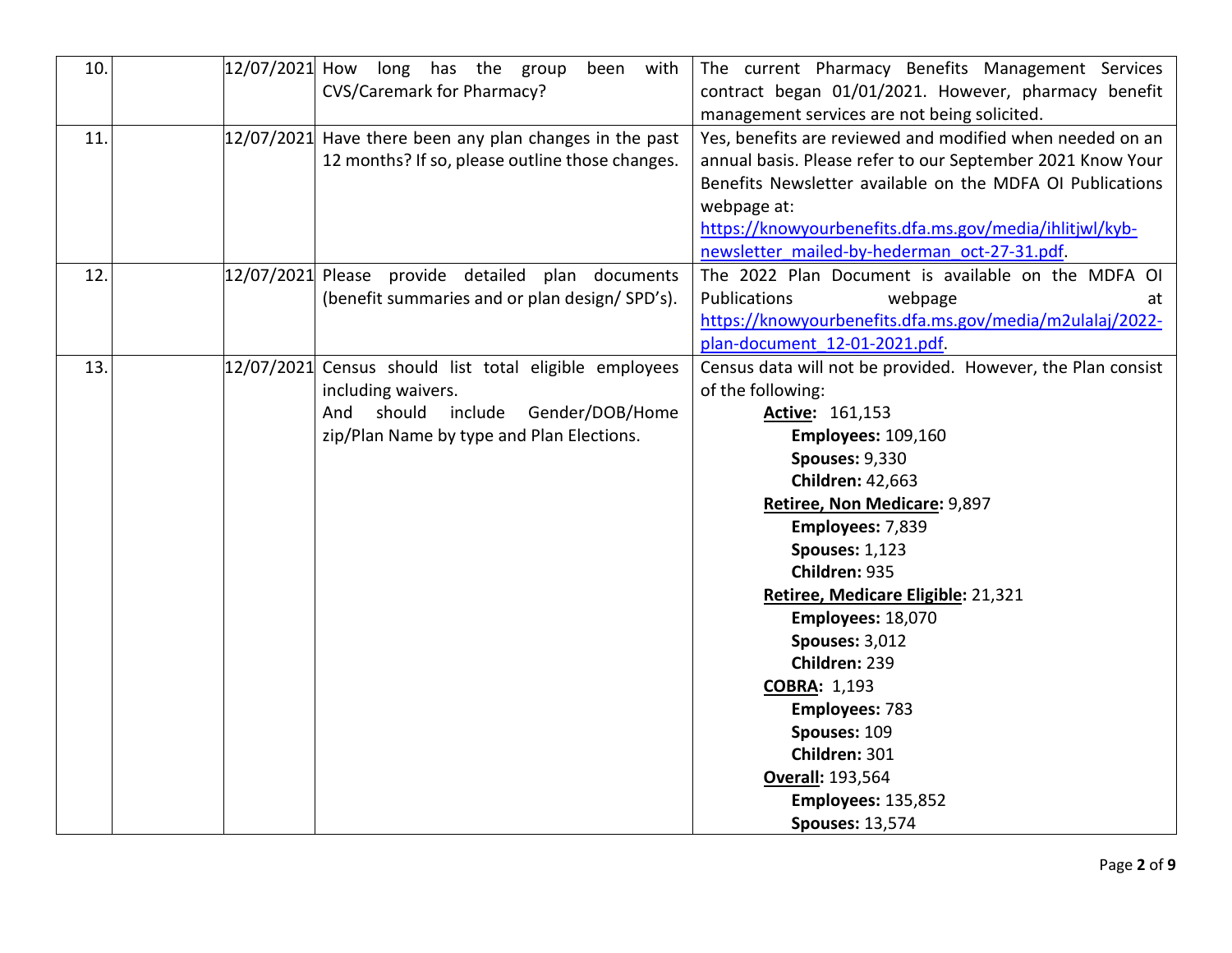|     |                                                                                                                                                                                                                                                                                                                                                                                                                                                                                                                                                                                                                                                                                                                   | <b>Children: 44,138</b>                                                                                                                                                                                                             |
|-----|-------------------------------------------------------------------------------------------------------------------------------------------------------------------------------------------------------------------------------------------------------------------------------------------------------------------------------------------------------------------------------------------------------------------------------------------------------------------------------------------------------------------------------------------------------------------------------------------------------------------------------------------------------------------------------------------------------------------|-------------------------------------------------------------------------------------------------------------------------------------------------------------------------------------------------------------------------------------|
| 14. | $12/07/2021$ If there are dependents/spouses listed, they<br>should be listed on a separate line from the EE.                                                                                                                                                                                                                                                                                                                                                                                                                                                                                                                                                                                                     | Please refer to the response to Question 13 above.                                                                                                                                                                                  |
| 15. | $12/07/2021$ Is there is any current dissatisfaction with the<br>current carrier.<br>If so, please provide details.                                                                                                                                                                                                                                                                                                                                                                                                                                                                                                                                                                                               | Not applicable.                                                                                                                                                                                                                     |
| 16. | $12/07/2021$ Is there a specific file type that we must use<br>when uploading to the Segal Secure File<br>Transfer Server?                                                                                                                                                                                                                                                                                                                                                                                                                                                                                                                                                                                        | Appendix B6 is the claims data extract to be repriced and<br>returned in the same format and in the same order. The only<br>change to this file should be the three (3) additional fields that<br>you add, as described in the RFP. |
| 17. | $12/07/2021$ Is there a file size limit max for uploading files<br>into the Segal Secure File Transfer Server?                                                                                                                                                                                                                                                                                                                                                                                                                                                                                                                                                                                                    | Please refer to the instructions provided by Segal.                                                                                                                                                                                 |
| 18. | 12/07/2021 If you are seeking PBM services, then we would<br>like to ask the following questions:<br>a) What is the current and proposed<br>pharmacy plan designs? 2 Tier, 3 Tier or 4<br>tier?<br>b) Can you please provide a copy of the<br>current pharmacy booklets for all plans in<br>place today with the incumbent PBM<br>Carrier?<br>Does the group have a Retail 90 Pharmacy<br>C)<br>Network in place today?<br>i. If so, are there any pharmacies excluded<br>from the Retail 90 Network?<br>d) Does the group have any special benefits<br>related to Specialty medication either at<br>retail or mail?<br>Does the group have any special benefits<br>e)<br>related to Preventive medications (e.g. | RFP RFx 3120002270 is for Third Party Administration<br>services, not Pharmacy Benefits Management Services.                                                                                                                        |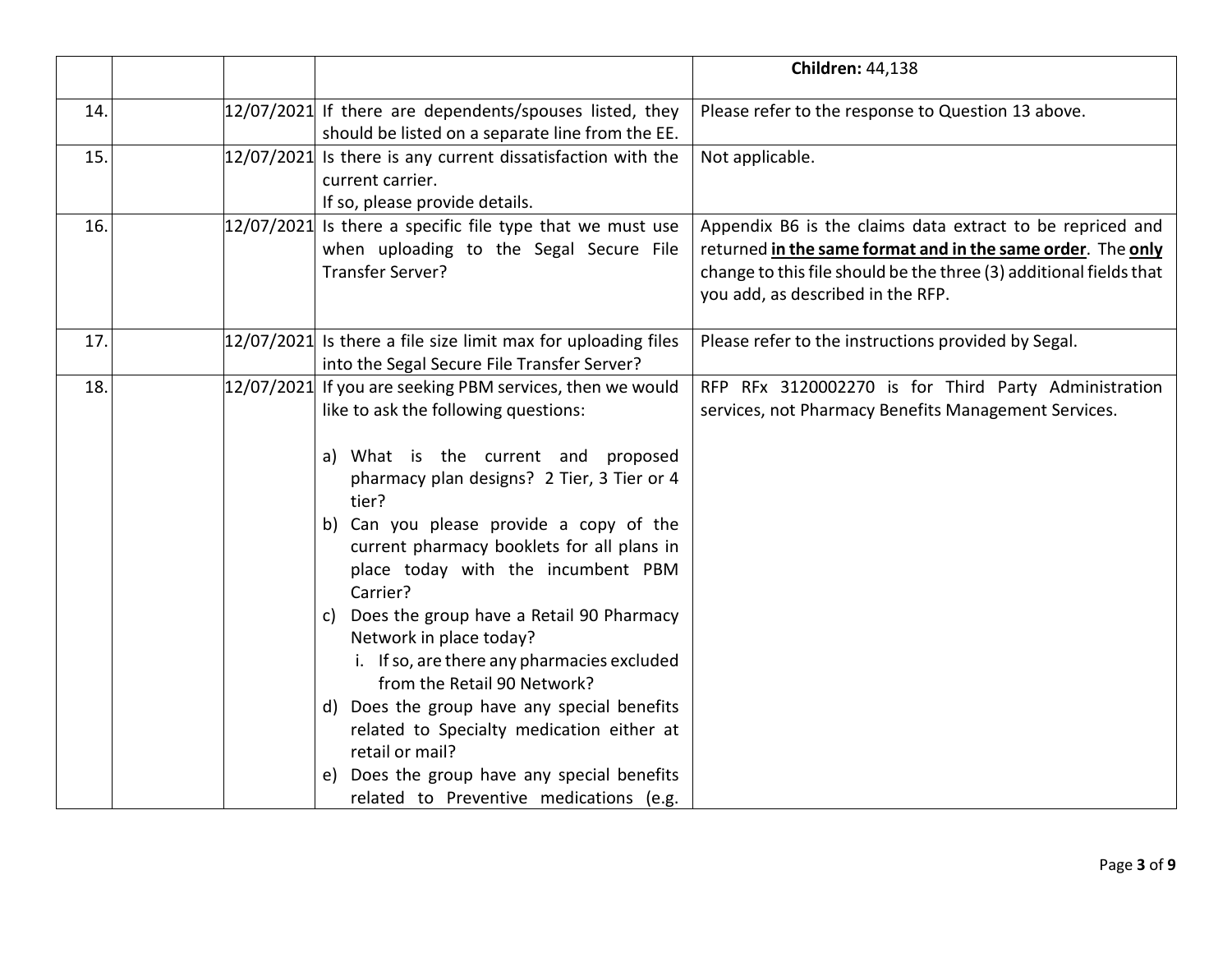| sharing for<br>preventive<br>lower<br>cost<br>medications)?                                                                                                                                                                                                                                                                                                |
|------------------------------------------------------------------------------------------------------------------------------------------------------------------------------------------------------------------------------------------------------------------------------------------------------------------------------------------------------------|
| f) Does the group have any special drug<br>coverages (e.g. employees get drugs<br>covered at \$0 cost from specific                                                                                                                                                                                                                                        |
| providers/locations?)<br>g) Can you please provide a descriptive listing<br>of all clinical programs in place on the<br>current pharmacy plans (i.e. Step Therapy,<br>Quantity Limits, and Prior Authorizations)?                                                                                                                                          |
| h) Mandatory Drug Requirements: Does the<br>group have any mandatory strategy for<br>Maintenance drugs and/or Specialty<br>medications (e.g. Maintenance Drugs at<br>Home Delivery Only)?                                                                                                                                                                  |
| What is the current pharmacy pricing<br>$\vert$<br>Traditional (Average<br>arrangement:<br>Wholesale Price/AWP) or Transparent (pass<br>through)?                                                                                                                                                                                                          |
| Does the current PBM retain aggregator<br>j)<br>fees or Manufacturer Administrative Fees<br>(MAF)?                                                                                                                                                                                                                                                         |
| k) Rebates:<br>i. Is there a rebate management fee in<br>place today?<br>ii. Are rebates included on specialty<br>drugs?<br>iii. Are rebates credited to the admin fee or<br>shared with the client?<br>iv. If rebates are credited to the admin fee,<br>can you please provide the percent of<br>rebates credited, and the dollar value of<br>the credit? |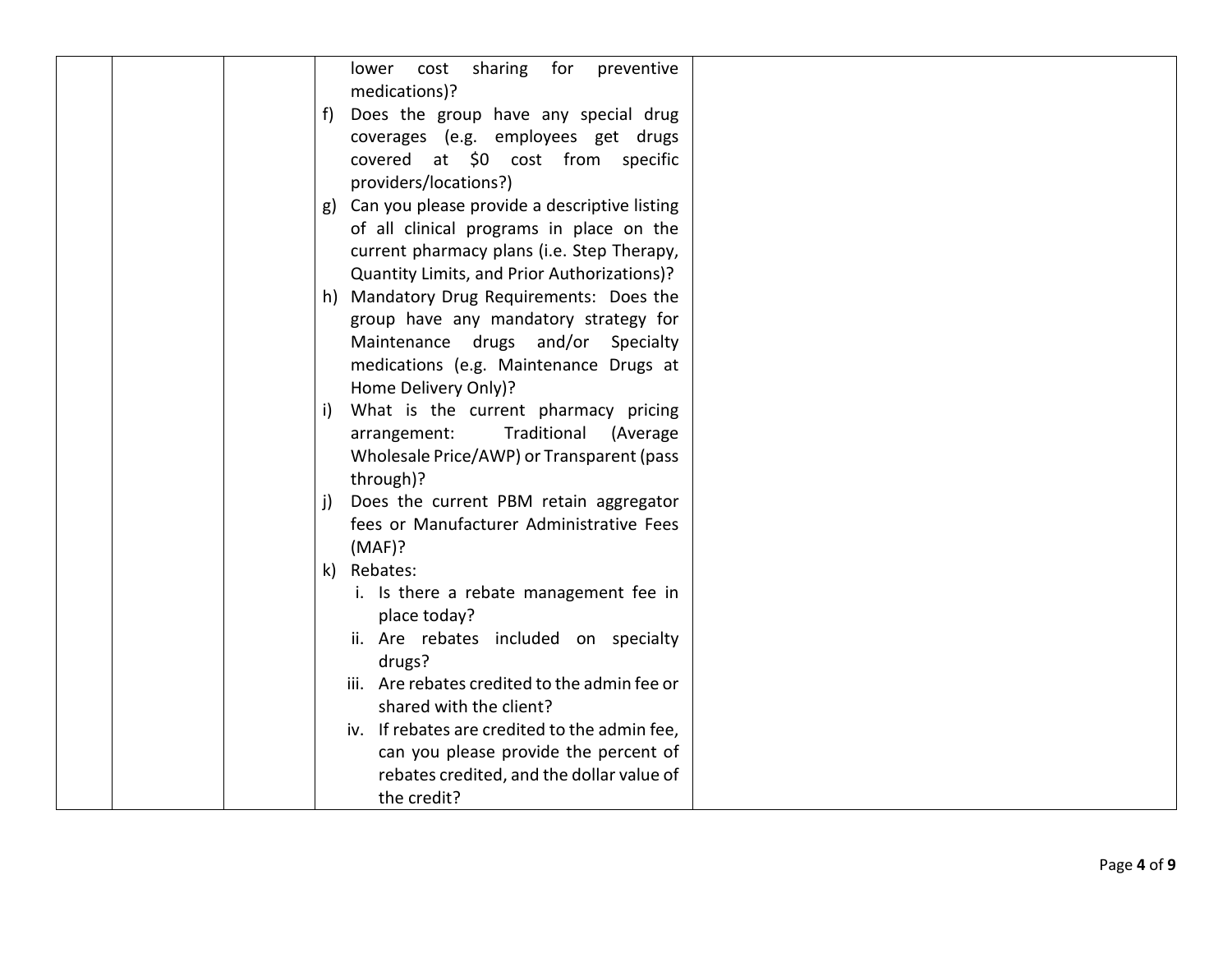|  |  | v. If rebates are shared, can you please   |  |
|--|--|--------------------------------------------|--|
|  |  | confirm if the client receives 100% of     |  |
|  |  |                                            |  |
|  |  | rebates, or, if another percentage, what   |  |
|  |  | is the percentage?                         |  |
|  |  | vi. Can you please advise how rebates are  |  |
|  |  | paid today: paid on all scripts paid; a    |  |
|  |  | flat dollar amount per script; or, a       |  |
|  |  | percentage of the gross, brand only,       |  |
|  |  | rebatable brand only?                      |  |
|  |  | vii. Can you please advise how rebates are |  |
|  |  | paid to the City today: Quarterly or       |  |
|  |  | Annually?                                  |  |
|  |  | viii. Discount Guarantees: Can you please  |  |
|  |  | provide a copy of the current Pharmacy     |  |
|  |  | Administrative Services Agreement,         |  |
|  |  | pharmacy pricing page and a list of the    |  |
|  |  | discount guarantees currently in place?    |  |
|  |  | ix. How Are Single Source, Dual Source, &  |  |
|  |  | Generics treated within the pharmacy       |  |
|  |  | pricing?                                   |  |
|  |  | x. Pharmacy Utilization Data: In order to  |  |
|  |  | provide our best pricing offer for the     |  |
|  |  | client we need detailed pharmacy           |  |
|  |  | utilization data. Can you please provide   |  |
|  |  | an electronic data file (MS Excel, Access, |  |
|  |  | etc.) for the most recent 12 months of     |  |
|  |  | pharmacy utilization data from the         |  |
|  |  |                                            |  |
|  |  | incumbent PBM? The following fields        |  |
|  |  | are the required minimum fields of data    |  |
|  |  | needed (one claim per line):               |  |
|  |  | NDC-11 Code                                |  |
|  |  | drug name/strength                         |  |
|  |  | metric quantity                            |  |
|  |  | days' supply                               |  |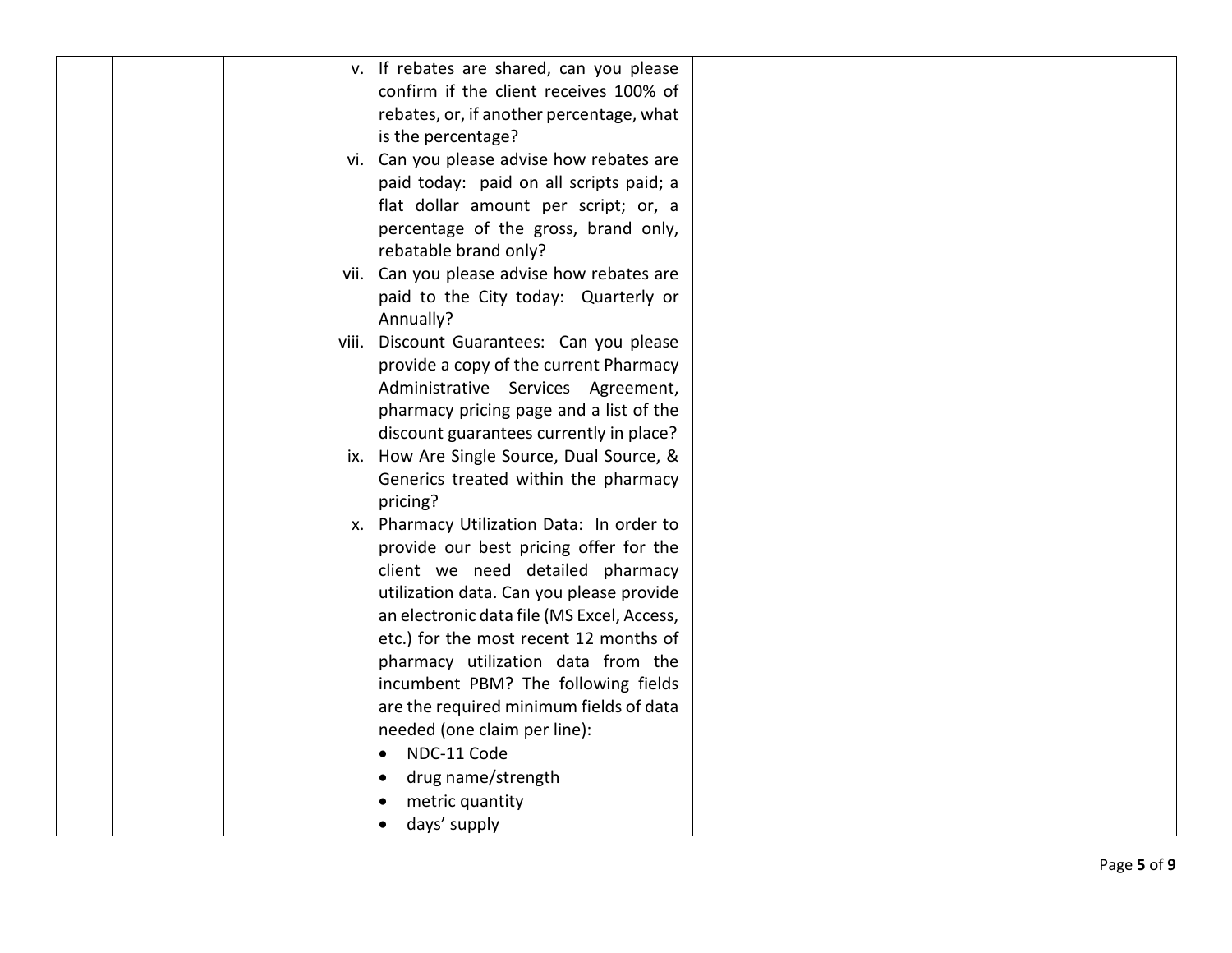| 19. |  | date of service / fill date<br>mail/retail indicator<br>generic/brand indicator<br>channel - retail 30, retail 90, mail<br>order<br>NABP/NPI/NCPDP of dispensing<br>pharmacy<br>Optional:<br>o Incumbent<br>formulary<br>tier<br>[required if requesting<br>a<br>formulary disruption]<br>o specialty indicator<br>o compound indicator                                                                                                              |                                                                                                                                                                                                                                                                                                                                                                                                           |
|-----|--|------------------------------------------------------------------------------------------------------------------------------------------------------------------------------------------------------------------------------------------------------------------------------------------------------------------------------------------------------------------------------------------------------------------------------------------------------|-----------------------------------------------------------------------------------------------------------------------------------------------------------------------------------------------------------------------------------------------------------------------------------------------------------------------------------------------------------------------------------------------------------|
|     |  | $12/09/2021$ Did not see the medical repricing file in the<br>attachments we received earlier today.                                                                                                                                                                                                                                                                                                                                                 | Appendix B6 is the claims data extract to be repriced and<br>returned in the same format and in the same order. The only<br>change to this file should be the 3 additional fields that you<br>add, as described in the RFP.                                                                                                                                                                               |
|     |  | Please provide the file in excel format and see<br>the required fields needed below.<br>Required fields for performing a Provider-<br><b>Specific Repricing</b><br>Claims should be for most recent 12 month<br>period for inpatient, outpatient, professional<br>and other medical services utilized:<br>Field Name - Comment<br>Provider TIN -<br>Provider Name -<br>Provider city - if possible, provider service<br>address, not billing address | Appendix B2 and Appendix B6 are jumbo data files, as is<br>typical of a State client. These pipe-delimited .txt files are far<br>too large to simply open in Notepad and far too large to be<br>exported into Excel. We strongly suggest that you import<br>these .txt files into Microsoft SQL or similar jumbo data<br>application to be able to use the data and respond<br>appropriately to this RFP. |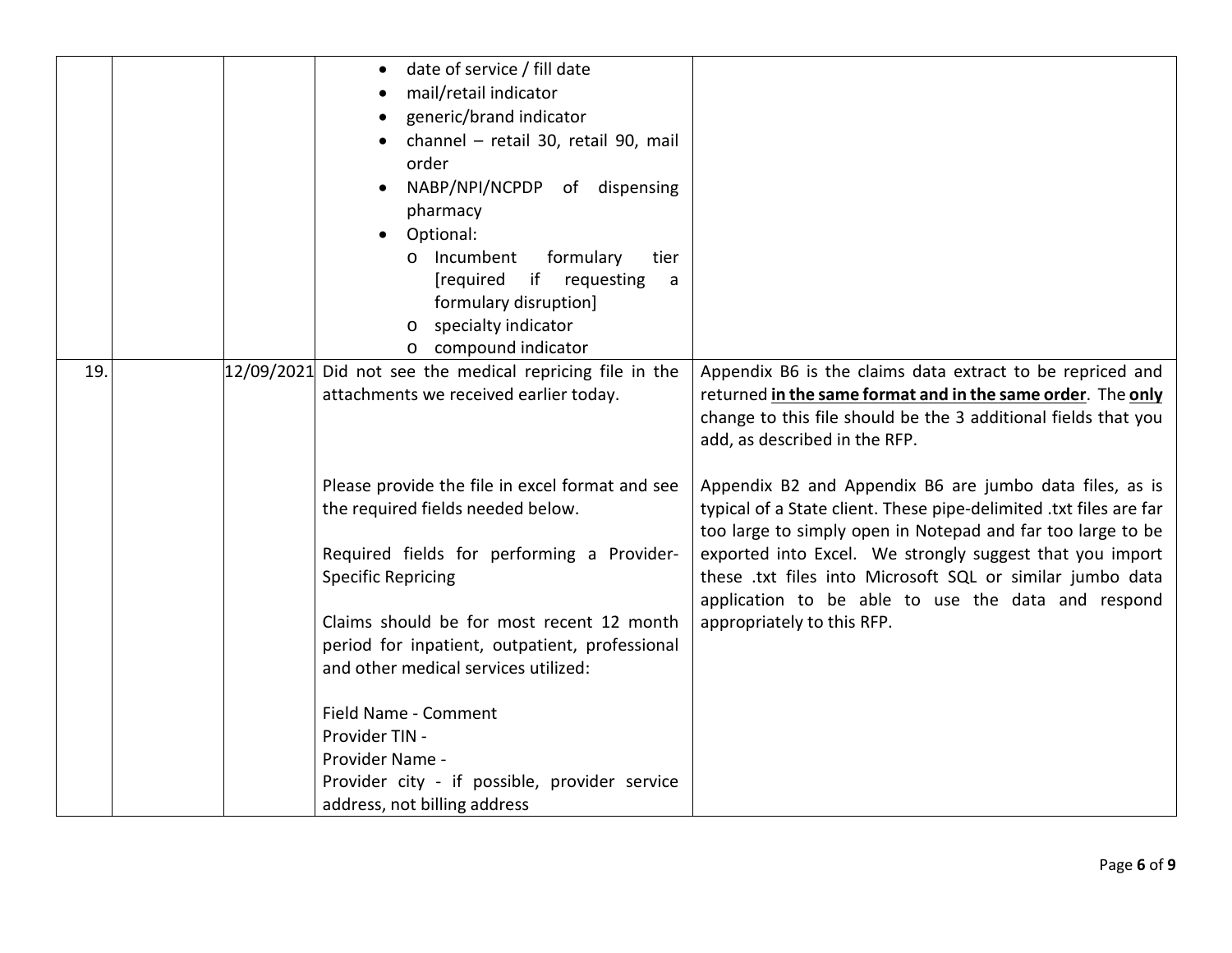|  | Provider state - if possible, provider service    |  |
|--|---------------------------------------------------|--|
|  | address, not billing address                      |  |
|  | Provider zip - if possible, provider service      |  |
|  | address, not billing address                      |  |
|  | Member zip * -                                    |  |
|  | Inpatient/Outpatient/Professional<br>indicator    |  |
|  | *** - If IP, OP, and Prof claims are included in  |  |
|  | the same file, then an indicator must be          |  |
|  | provided to differentiate between them (place     |  |
|  | of service code)                                  |  |
|  | CPT code - service code or diagnostic code        |  |
|  | CPT code modifier -                               |  |
|  | Service units - if multiple claims are aggregated |  |
|  | together, then service unit count must be         |  |
|  | included. Otherise the default assumption will    |  |
|  | be that each record represents a single claim     |  |
|  | Submitted Charges ** - Total amount billed by     |  |
|  | the provider                                      |  |
|  | Non Covered Charges ** - Charges not covered      |  |
|  | due to plan limitations and exclusions (e.g., not |  |
|  | medically necessary) - this does NOT include      |  |
|  | the savings from provider contract                |  |
|  | Allowable Charges * - defined as submitted -      |  |
|  | non covered - contract savings, ie the amount     |  |
|  | payable to the provider under terms of the        |  |
|  | provider contract                                 |  |
|  | * Not required, but still preferred in order to   |  |
|  | conduct a thorough analysis                       |  |
|  | ** If both Submitted and Non Covered Charges      |  |
|  | cannot be provided, a Covered Charge              |  |
|  | (Submitted less Non Covered, prior to provider    |  |
|  | discounts) can instead be provided                |  |
|  | *** Place of service code is accetpable           |  |
|  |                                                   |  |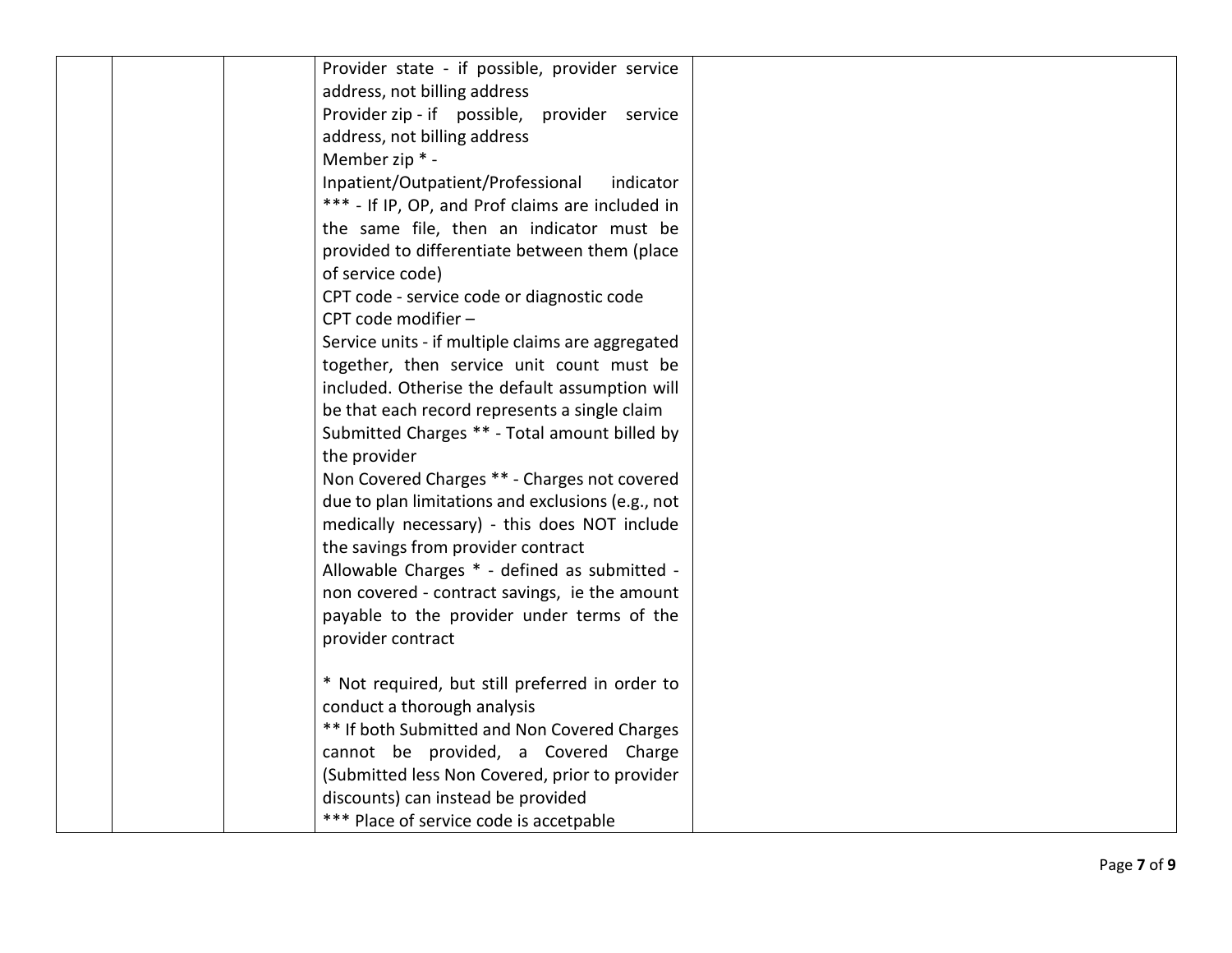| 20. Section 1.1,<br>pages 9 and<br>10           |            | $12/09/2021$ Is the Complete Proposal File to be vendor-<br>deidentified via a "blind" copy, or only the<br>Technical Unit as part of the "Blind Proposal<br>File"?                                                                                                                               | The Complete Proposal File should be viewable without "de-<br>identification" and consist of Section 9 as the Cost Unit,<br>Sections 7 and 8 as the Technical Unit, and Sections 1-6 and<br>10-14 as the Management Unit. The Blind Proposal File must<br>be submitted de-identified for blind evaluation as these<br>factors do not require knowledge of the name of the vendor.<br>The Blind Proposal File consist of Section 9 as the Cost Unit<br>and Sections 7 and 8 as the Technical Unit. The "price portion"<br>of the Cost Unit (B4) will be evaluated un-blind, as it is<br>objectively scored via formula-based methodology. |
|-------------------------------------------------|------------|---------------------------------------------------------------------------------------------------------------------------------------------------------------------------------------------------------------------------------------------------------------------------------------------------|------------------------------------------------------------------------------------------------------------------------------------------------------------------------------------------------------------------------------------------------------------------------------------------------------------------------------------------------------------------------------------------------------------------------------------------------------------------------------------------------------------------------------------------------------------------------------------------------------------------------------------------|
| 21. Section 1.2,<br>pages 9 and<br>10           |            | 12/09/2021 Does the Technical Unit for the purposes of a<br>"blind" copy apply only to Sections 7 and 8?                                                                                                                                                                                          | The Technical Unit consists of Sections 7 and 8 and is<br>statutorily required to be evaluated blindly without the<br>knowledge of the vendor name. Therefore, any proposals<br>that does not adhere to these requirements within the<br>"Blind" copy will be deemed non-responsive and may be<br>rejected on that basis.                                                                                                                                                                                                                                                                                                                |
| 22. Section 1.1<br>and 1.2, pages<br>9 and 10   |            | $12/09/2021$ If the Complete Proposal File is to be vendor-<br>deidentified, how does the Vendor accomplish<br>removing/redacting<br>vendor-identifying<br>information when the Complete Proposal File<br>calls for vendor-identifying<br>specifically<br>information, such as Section 5 and 7.1? | The Blind Proposal File is required to be "de-identified", not<br>the Complete Proposal File nor the Redacted Proposal File.<br>Make sure that your response to content of the Blind<br>Proposal File is answered in a manner that does not<br>necessitate the identification of the vendor name. However,<br>ensure you answer every part of the question(s), address all<br>aspects of the requirement(s), and provide all requested<br>information. Remember the evaluation committee can only<br>grade based on what you actually say in your response.                                                                              |
| 23. Section 1.2,<br>pages 9 and<br>10           |            | $12/09/2021$ If the "Blind Proposal File" only applies to the<br>Technical Proposal (or Technical Unit), is it be<br>numbered as its own document or maintain the<br>same page numbering sequence as in the<br>Complete Proposal File?                                                            | Because the Technical Unit is a subset of/retracted from the<br>Complete Proposal File, it should maintain the same page<br>numbering sequence as in the Complete Proposal File.                                                                                                                                                                                                                                                                                                                                                                                                                                                         |
| 24. Section 1.13,<br>Finalist Phase,<br>page 18 | 12/09/2021 | In light of the Finalist Phase and the ability to<br>provide a Best and Final Offer, are Vendors<br>mark their cost<br>entitled<br>to<br>proposal<br>"Confidential" until such time the contract has                                                                                              | Yes, Miss. Code Ann. Section 25-61-9(7)) is applicable to all<br>procurement contracts that have been awarded.                                                                                                                                                                                                                                                                                                                                                                                                                                                                                                                           |